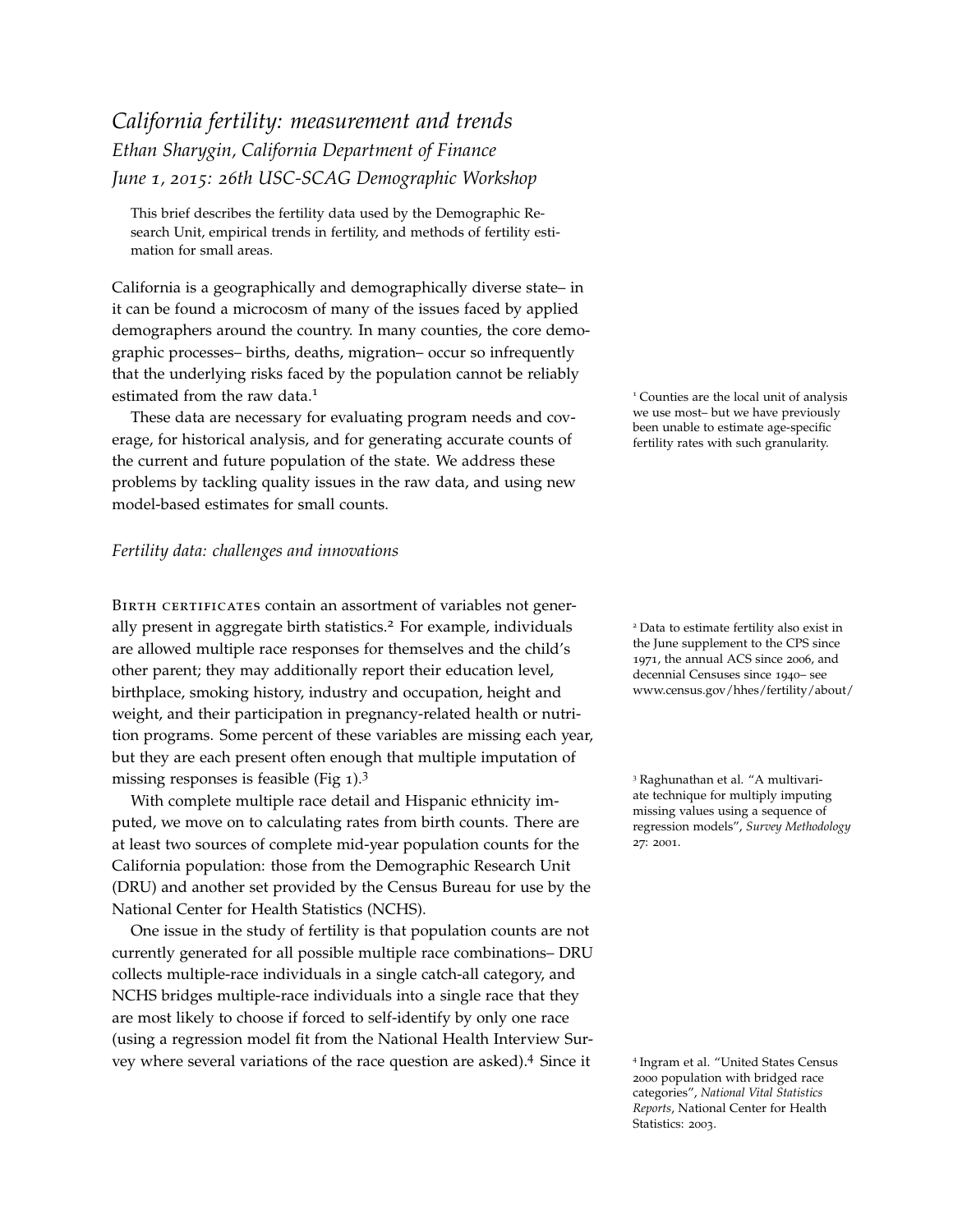

Figure 1: Percent of missing values certificates. *Missing values are imputed in the data used for studying fertility.*

is impracticable to track fertility rates for 30 or more combinations of multiple races, the latter approach is preferred here. The bridged race approach is based on the theory that demographic rates are more likely to be correlated with an individual's bridged race; in other words, that multiracial people have more in common with those of a particular other single race than to all other multiracial people.

Fertility in California has been shifting from younger to older ages: not only have teen birthrates been falling, but the birth rate to women ages 20–30 have also been rapidly declining (Fig [2](#page-0-0)). This is partly made up for by increased fertility at older ages, especially 30–39.<sup>5</sup> For example, fertility of women age 35 used to be half that <sup>5</sup> Births to women 40+ have increased of those age 20– these rates have nearly converged. Overall fertility has declined since the start of the series, with a brief rebound that coincided with the housing boom and that was experienced mostly by young women.

All groups have seen a decline in fertility during the past decades, with a minor exception being the period of fertility rebound among Hispanic women during 2004-2006. California fertility is below replacement level, which means that the state's population growth comes from net in-migration and from aspects of the age structure that are conducive to population growth (in particular, a youthful population that is subject to high rates of fertility).

Education is another important predictor of fertility that is less often examined. Data on exposure– approximated by mid-year population by education level– has been limited below the state level until recent years. With the ready availability of population data with geographic and education detail from the  $ACS<sup>6</sup>$  More years spent in  $6$  ACS is preferred to CPS, despite the education and delayed career start may explain a large portion of the

rapidly, but remain a very small part of the fertility picture.

latter's longer time series, because of the availability of data below the state level.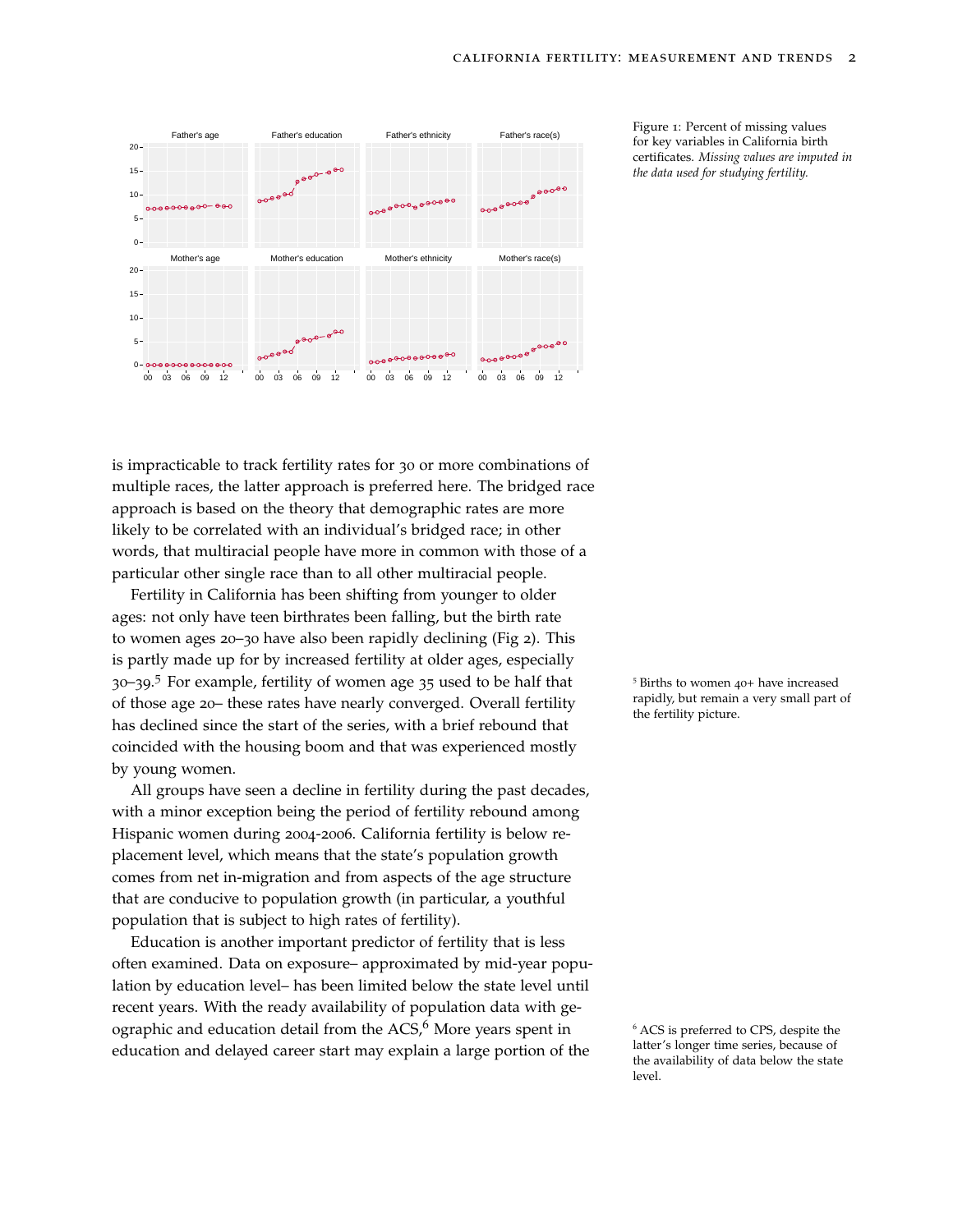



Figure 2: Trends in age-specific fertility rate and total fertility rate: California, 1990–2013. *Race-ethnicity and county figures are total fertility rate (TFR).*

shifting age pattern of fertility to a later modal age of childbearing.

Fertility trends by education since 2007 are presented below (Fig [3](#page-0-0)). Fertility by education has generally been more stable than by race/ethnicity. Education, then, may be a highly useful lens through which to predict future fertility trends: the story of changing fertility is as much a story of movement between relatively stable age-specific fertility rates by education levels as it is of secular fertility decline. Fertility generally declines with the level of women's education, with the exception that women with an incomplete college education have the lowest fertility of any education group.



Figure 3: Total fertility rate by education: California, 2007–2013. *Total fertility rate by education is calculated for the population age 25+, thus representing fewer additional lifetime births than TFR for the entire female population age 15-49.*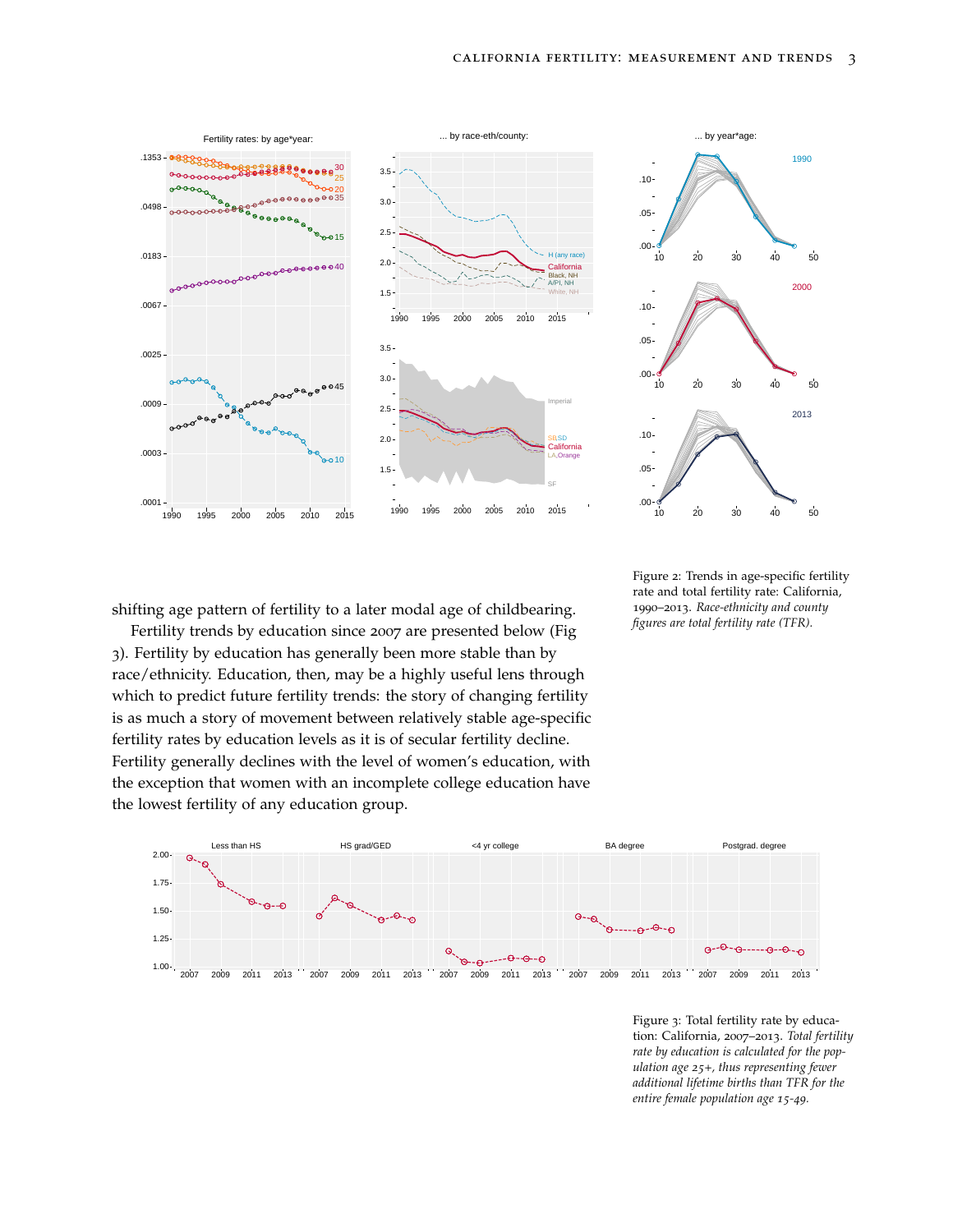## <span id="page-3-0"></span>*Model-based fertility*

WITH THE COMMON CURRENCY of bridged race for numerators and denominators, we fit a model to the observed rates to enable study of small areas. We use a regression model for count and exposure data with random slopes and intercepts in order to model fertility in small areas where few births occured.<sup>7</sup> The model at calculates a single  $\frac{7}{4}$  a similar model is described and fertility rate for each race, a overall fertility level for each county, and a coefficient for the effect of county-level covariates such as the poverty rate and percent of women with college education. These effects are estimated using data from the 5 years preceding each individual year, and combined into a count of predicted births for each bridged race and county population. As an initial assessment of model fit, a table of the model-generated versus actual births is included here (Table [1](#page-3-0)).

| Year | <b>Actual Births</b> | Model-Based | Difference $(\% )$ |
|------|----------------------|-------------|--------------------|
| 2001 | 525,000              | 522,362     | 0.50               |
| 2002 | 526,917              | 526,379     | 0.10               |
| 2003 | 538,585              | 533,708     | 0.91               |
| 2004 | 542,576              | 539.732     | 0.52               |
| 2005 | 546.613              | 543.761     | 0.52               |
| 2006 | 560.126              | 556.105     | 0.72               |
| 2007 | 562.874              | 564.034     | 0.21               |
| 2008 | 548,296              | 560,147     | 2.16               |
| 2009 | 524.967              | 543,815     | 3.59               |
| 2010 | 509,979              | 522,638     | 2.48               |
| 2011 | 500.337              | 502,125     | 0.36               |
| 2012 | 502,105              | 493,452     | 1.72               |
| 2013 | 502,105              | 493,865     | 1.64               |

For counties with large populations, the model lends heavy weight to the observed trends (Fig 4). In California's sparsely populated rural counties, the model borrows strength from neighboring counties, and from data on individuals of the same age and race in other regions. For the purposes of presentation, the following figures collapse the county estimation results into 8 ad-hoc regions: SF Bay Area, Greater Sacramento, Far Northern, Central Valley, Sierra Nevada, Central & South Coasts, and Inland Empire (Fig 4).

A final use of these data is to anticipate future trends in fertility. At present, there is no consensus theory in the social sciences that could tell us whether fertility should recover in the future or continue to fall. Given results of ongoing research into the causes of fertility decline, there may be slightly more evidence favoring reasons for continued decline.<sup>8</sup> Projections to date have assumed stable or recovering fertility. These assumptions will be revisited in future revisions.

documented in Kulkarni et al., "Falling behind: life expectancy in US counties from 2000 to 2007 in an international context", *Popul Health Metr*, 9:1, 2011.

Table 1: Actual and model-based fertility, California 1995-2013. *Note the evidence of delayed fertility 2008–2013. The model over-predicted births during the recession and under-predicted during the recovery. The current model does not include business cycle information. Future iterations will include processes that can capture economic interactions with fertility.*



Figure 4: Empirical and model-based fertility: regions of California, 1990– 2013. *Model-based fertility estimated at county level and aggregated by region; see following pages for figures.*

<sup>8</sup> W Lutz et al., "The Low Fertility Trap Hypothesis: Forces that may lead to further postponement and fewer births in Europe." *European Demographic Research Papers*, 4:5, 2006.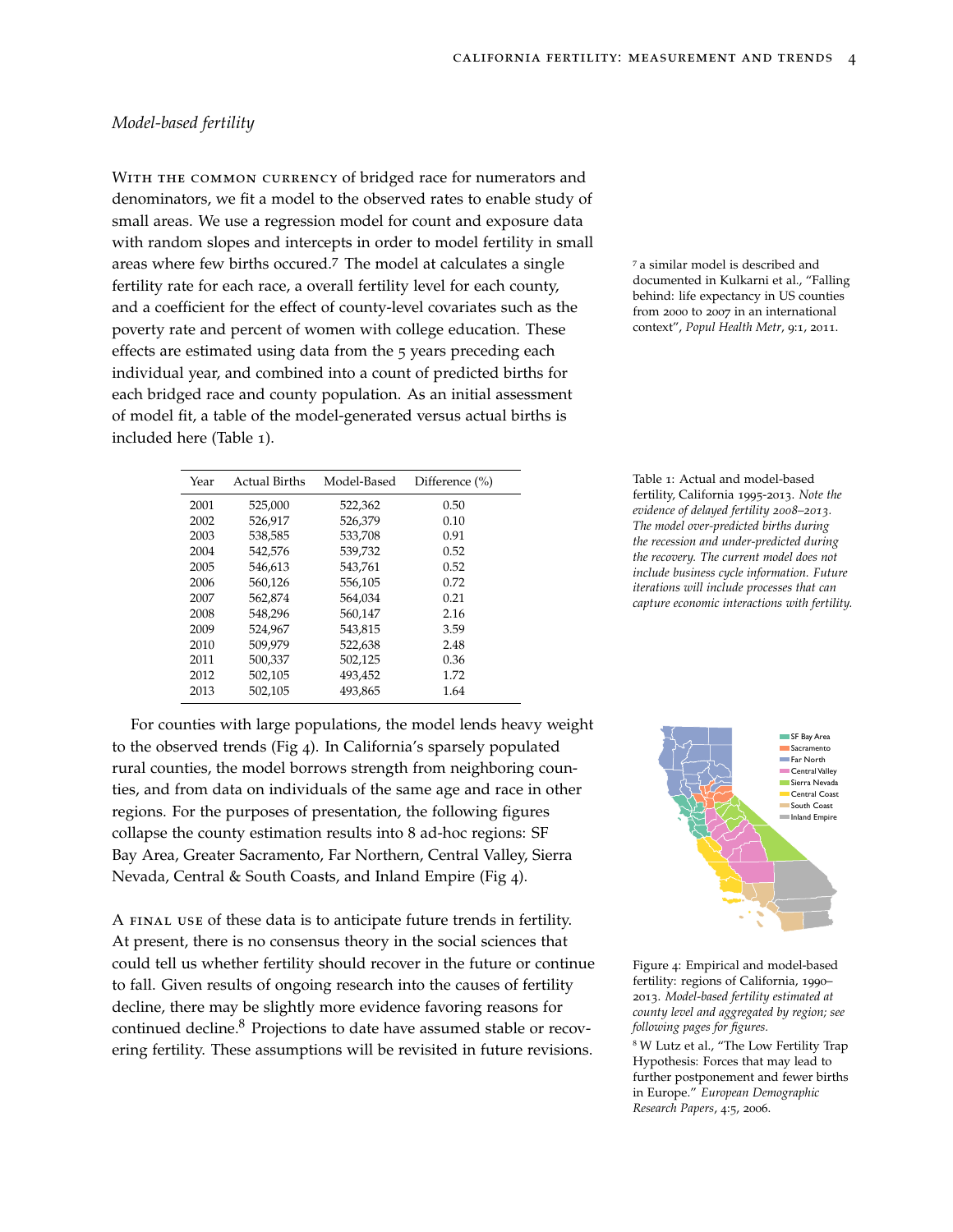